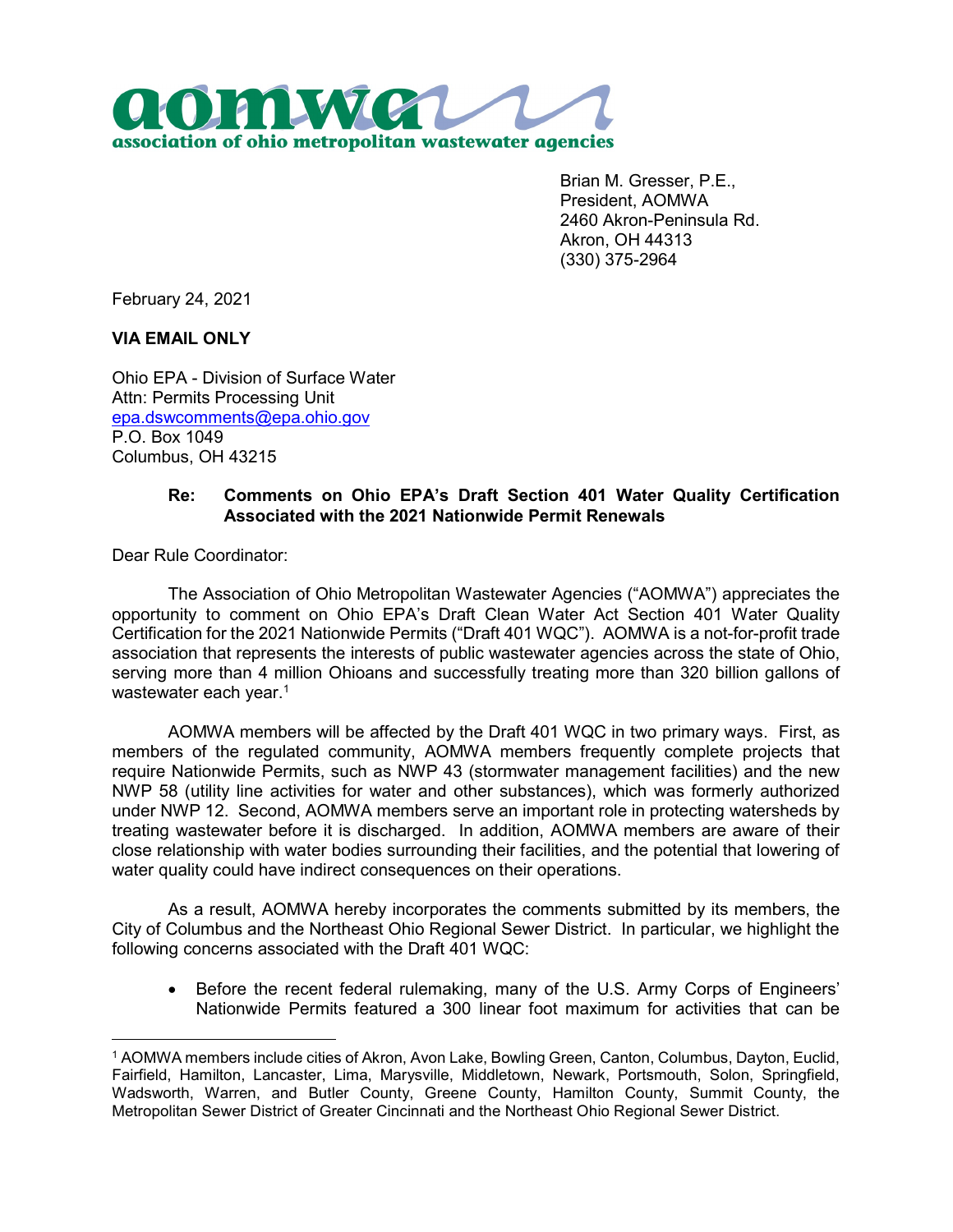authorized when relying on the NWPs. See 86 Fed. Reg. 2744, 2761 (Jan. 13, 2021). For activities that exceed the threshold, activities that impact waters of the U.S., which are also considered waters of the State of Ohio, must obtain an individual permit and may not proceed under the streamlined process for NWPs. However, under the new federal NWPs, this limit has been replaced with a  $\frac{1}{2}$  acre maximum for both wetlands and streams. As described in greater detail in NEORSD's comments, this approach will dramatically increase the filling and related activities that can be authorized through a NWP. For example, under the new approach, a permittee could fill 4,356 linear feet of a 5 foot wide stream. This degree of impact is not consistent with the stated purpose of the NWPs to authorize no more than minimal individual and cumulative adverse environmental effects. 86 Fed. Reg. at 2750. It is also not consistent with Ohio EPA's draft determination that the permitted activities will not "[p]revent or interfere with the attainment or maintenance of applicable water quality standards in Chapter 3745-1 of the Administrative Code." OAC § 3745-32- 03(D)(1)(b). Ohio has the ability to impose more protective restrictions in this circumstance, notwithstanding the federal change. 33 CFR § 330.4(c)(2).

 Similarly, the Nationwide Permits streamline the permitting process for NWP 12 by reducing the circumstances in which a preconstruction notice is required from seven instances to two. Again, without the review of such activities through the individual permit process, the potential for lowering of water quality associated with these revisions is likely. At a minimum, the removal of this restriction and the resulting NWP interferes with the attainment of water quality standards, and pursuant to OAC § 3745-  $32-03(D)(1)(b)$ , a unique Ohio condition should be added to address this potential.

Finally, AOMWA believes that Ohio EPA's public participation associated with the WQC was inadequate. Ohio EPA's website currently states that the Agency released a public notice on December 16, 2020. However, that public notice was not provided via email, consistent with Ohio EPA's typical notification process for rulemakings and water quality certifications of this scope. Although the most recent iteration of the Draft 401 WQC was circulated via email on January 15, 2021, interested parties had no meaningful opportunity to do so initially. AOMWA raised a similar complaint in comments provided on March 10, 2017 on the Draft 401 WQC associated with the 2017 NWPs. We request that the Agency provide notifications associated with such influential water quality certifications via email.

AOMWA appreciates your consideration of these comments. We look forward to working with the Agency on this and other operator certification issues moving forward. Should you have any questions, please contact Rees Alexander at rees.alexander@squirepb.com or (614) 365- 2798.